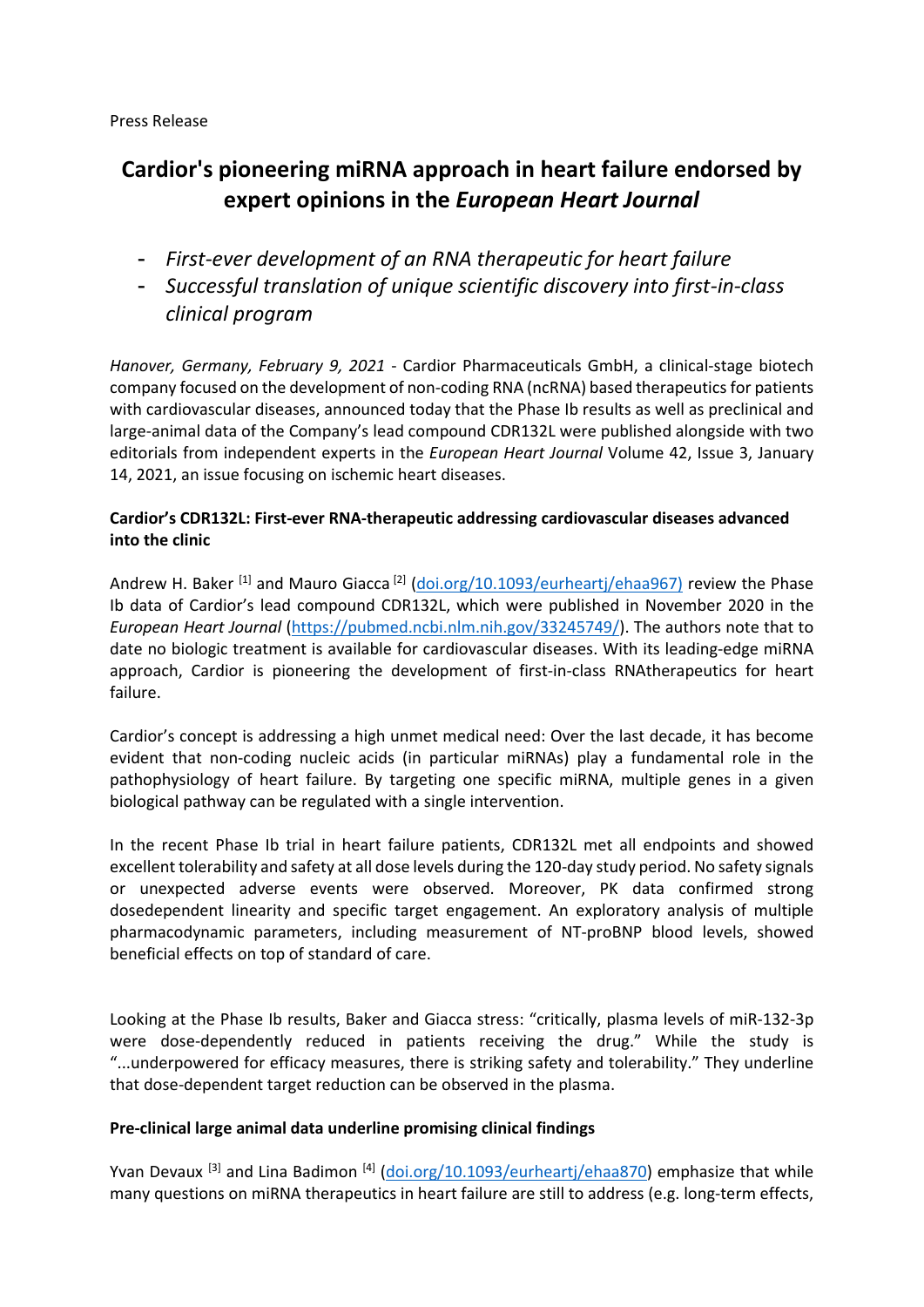combination with existing treatments, etc.), Cardior has provided a first set of important data on miRNA therapeutics in the field.

According to the authors, the "potential of miRNAs to prevent, mitigate or restore cardiac dysfunction (...) is significant." Moreover, they emphasize the great potential of miRNAs as biomarkers to monitor treatment efficacy.

In October 2020, Cardior had published pre-clinical large animal data of CDR132L in the *European Heart Journal* [\(doi:10.1093/eurheartj/ehaa791\)](https://pubmed.ncbi.nlm.nih.gov/33089304/), demonstrating that repeated treatment with CDR132L is safe, improves cardiac function and reduces both ventricular as well as left atrial volumes in chronic heart failure. The results were obtained in a clinically relevant, post-myocardial infarction model in large animals. The data demonstrate that repeated monthly dosing of CDR132L is safe and adequate to provide clinically relevant exposure and therapeutic efficacy by improving both systolic and diastolic cardiac function.

The authors conclude that Cardior's approach "... should be praised for translating a scientific discovery in the basic science laboratory, coming from the investigation of miR-132 and its functions, into a programme of drug development."

# **Further clinical data expected**

Both expert editorials endorse the importance of Cardior's recent data for the development of a truly causal first-in-class biological treatment approach in heart failure.

The pre-clinical study helps to "cement another brick in the wall for the use of miRNAs to treat cardiovascular disease" (Devaux and Badimon), while the Phase Ib data set "...represents a considerable advance in the field of miRNA therapeutics in cardiovascular disease" (Baker and Giacca).

Cardior plans to initiate a clinical Phase II trial with CDR132L later this year.

###

### **About CDR132L**

CDR132L is an antisense oligonucleotide developed by Cardior Pharmaceuticals inhibiting the microRNA-132 (miR-132), a non-coding microRNA that regulates cardiac hypertrophy and remodeling in cardiomyocytes by targeting well-defined pathways. miR-132 is a regulatory master switch to control cardiac function and a promising, causal therapeutic target in heart failure therapy. Expression of miR-132 is increased in various pathological cardiac conditions in both animals and humans, and previous preclinical studies have shown that miR-132 is essential for driving the pathological growth of cardiomyocytes. In a randomized, double-blind, placebocontrolled, dose-escalating Phase Ib study CDR132L showed excellent safety and tolerability, linear dose-dependent pharmacokinetic (PK) and promising pharmacodynamic (PD) properties in heart failure (HF) patients on guideline directed medication. The study design combined dose escalation with repeat dosing (day 1 and 28) at 4 dose levels. 28 patients received CDR132L or placebo (5:2 randomized in 4 cohorts) via shortterm (15 min.) intravenous infusions.

### **About Cardior Pharmaceuticals**

Cardior Pharmaceuticals is a clinical-stage, privately held German biopharmaceutical company pioneering the development of curative and preventive heart failure therapeutics based on noncoding RNAs (ncRNAs). Cardior's therapeutic approach is using distinctive ncRNA signatures